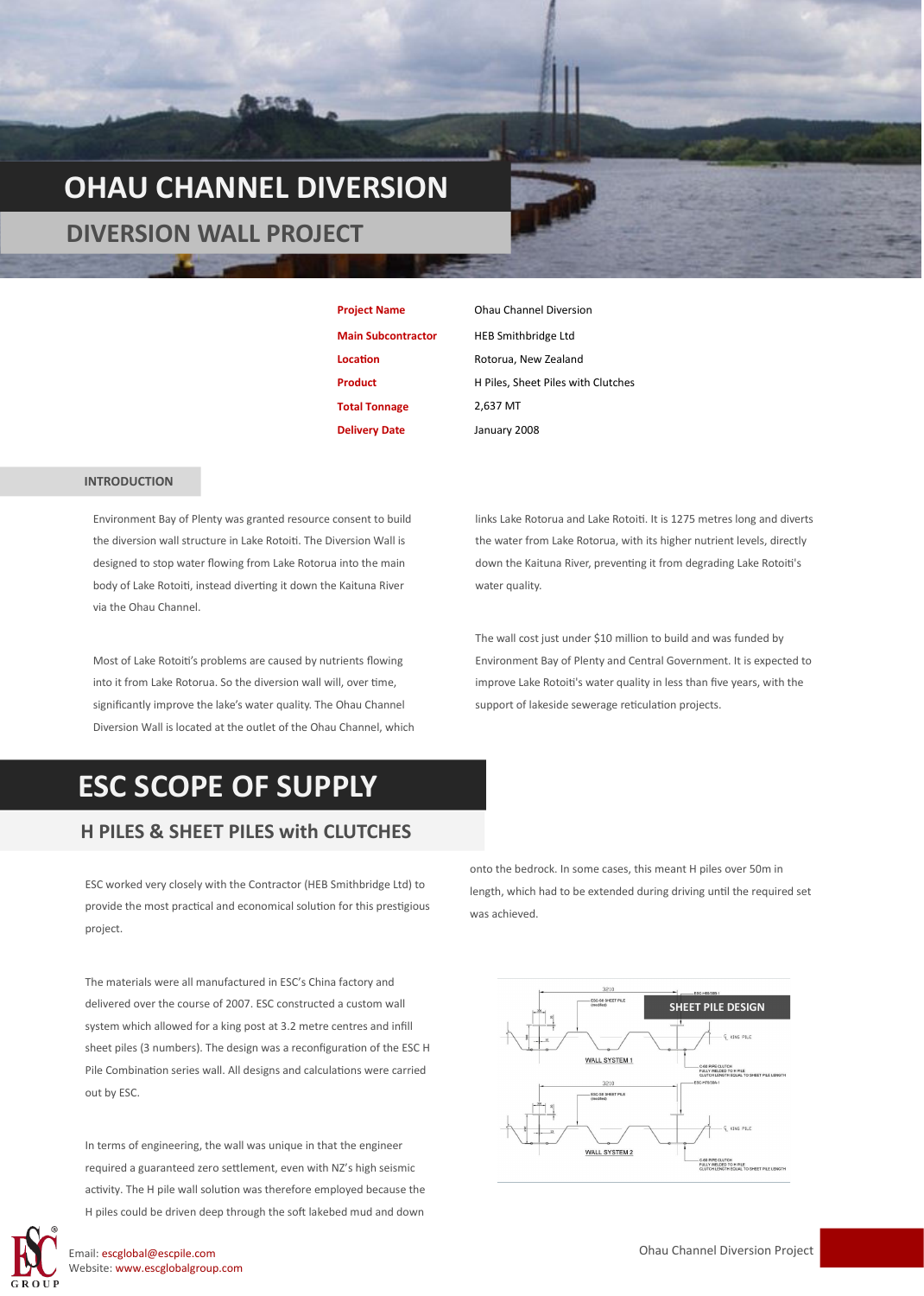### **MATERIALS READY TO SHIP**



The diversion wall is driven into Rotoiti's lake bed and rises to just above lake level. It is made of large, precast interlinking concrete and steel wall segments designed to last for at least 50 years. There is a cap on top of the wall to discourage people from walking on it, for safety reasons.

The final design of the structure was based on feedback from the public at various hui (Maori Assembly) and public meetings, as well as comments received on the questionnaires, and a number of technical studies. These studies include:

- Water quality modelling
- Sediment transport modelling
- Hydrodynamic modelling of the lake
- Geotechnical investigations
- Assessment of effects on downstream water quality in the Kaituna River and Maketu Estuary
- Landscape and visual assessment
- Cultural assessment
- Ecological assessment, including effects on fish and water birds

The wall will divert water currently flowing through the channel from Lake Rotorua into Lake Rotoiti, directly down the Kaituna River. Currently, about 40 percent of this water flows into the Kaituna River, mostly in summer. The rest of the year it flows mostly into Lake Rotoiti. The diversion will prevent 180 tonnes of nitrogen and 15 tonnes of phosphorus entering the main body of Lake Rotoiti from Lake Rotorua each year through the Ohau Channel. The diversion is expected to improve Lake Rotoiti's water quality within five years, as research has shown that 70 per cent of the nutrients entering the lake come through the Ohau Channel. It is not expected to have any significant



impact on Kaituna River quality.

A 5 knot/50 metre wide channel on the western side of the diversion wall allows boat access to/from Lake Rotoiti and the Ohau Channel. This channel is between the diversion wall and the red conical buoys. An exclusion zone between the red conical buoys and the lake edge protects birdlife.

The wall was part of a number of initiatives being used to help protect and restore the lakes - from structural interventions like the wall through to land use management practices to reduce nutrients leaching from farm land.

The effect of the wall is now being closely monitored to assess its success and whether wildlife is adversely affected by it or not, including a five-year fisheries monitoring programme.